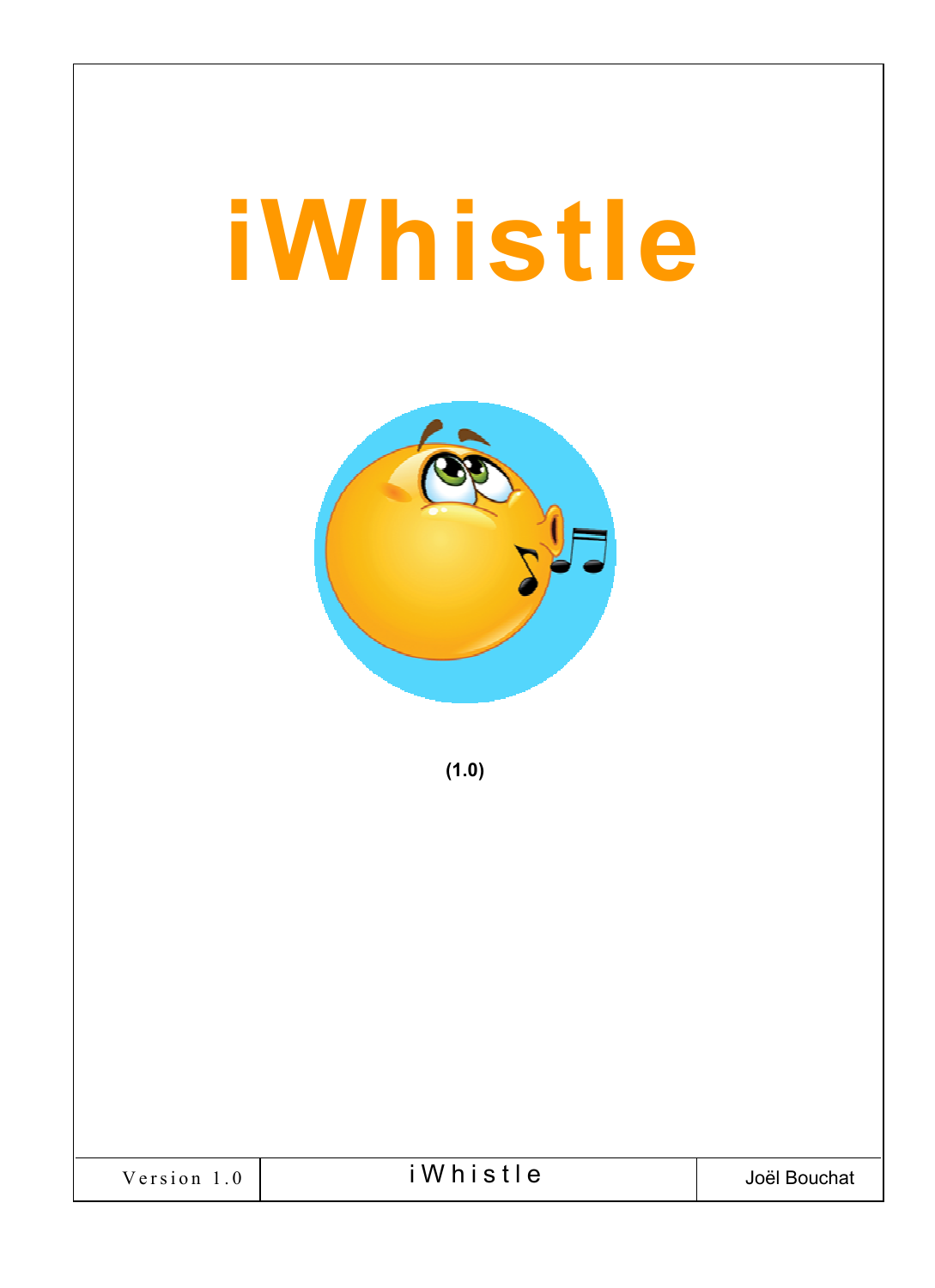| 11  |  |
|-----|--|
| 1.2 |  |
| 1.3 |  |
|     |  |
|     |  |
| 2.1 |  |
| 2.2 |  |
| 2.3 |  |
| 2.4 |  |
|     |  |
|     |  |
| 3.1 |  |
| 3.2 |  |
| 3.3 |  |
| 3.4 |  |
| 3.5 |  |
| 3.6 |  |
| 3.7 |  |
| 3.8 |  |
|     |  |
| 3.9 |  |
|     |  |
| 4.1 |  |
| 4.2 |  |
|     |  |
|     |  |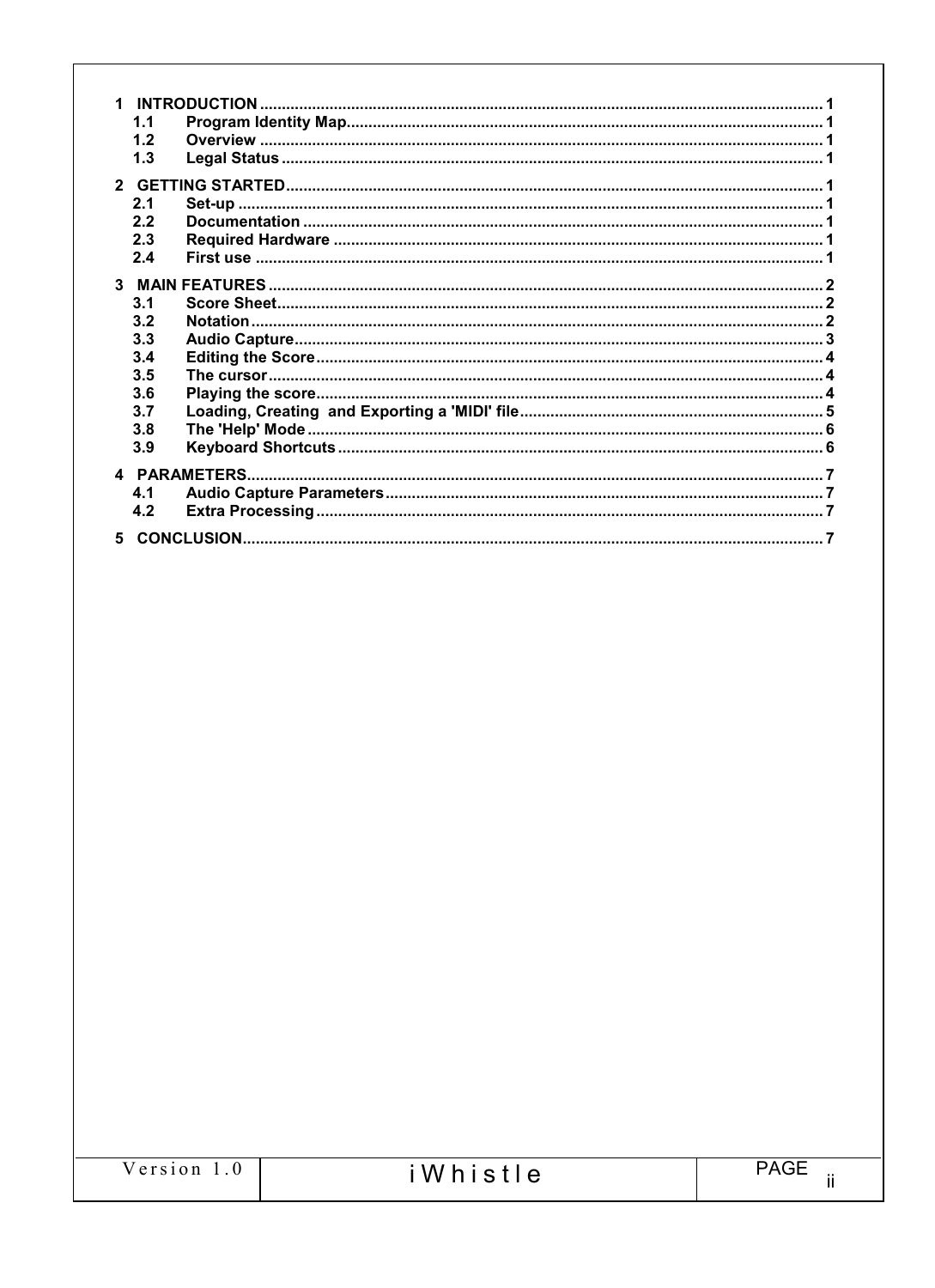# 1 INTRODUCTION

#### 1.1 Program Identity Map

| Program Name:        | iWhistle            |
|----------------------|---------------------|
| Program Release:     | 1 በ                 |
| Date of the Release: | February 2016       |
| Development:         | Joël Bouchat        |
| E.Mail               | bouchat@hotmail.com |
|                      |                     |

#### 1.2 Overview

If you are really bad in playing music with any instrument, but you can roughly whistle, this little application might be for you.

iWhislte will record yourself whistling, extract the tones and display them on the screen.

Next you can edit the 'score' and play it with any instrument that your PC can synthesize. When you are happy with the result, you can save your work in the standard 'MIDI' format. 'MIDI' stands for 'Musical Instrument Digital Interface'. This way your score can be exported to any 'MIDI' compatible Player/Editor for further performance.

### 1.3 Legal Status

iWhistle has been designed and developed by Joël Bouchat who holds all ownership rights. It is a freeware that may be copied and distributed royalty-free for non-commercial use. iWhistle software is provided on an "as is" basis without any warranty. Under no circumstances will Joël Bouchat be liable for damages arising from the use of *iWhistle*.

# 2 GETTING STARTED

### 2.1 Set-up

Run the "iWhistle01Setup.exe" package to install the software on your PC. The procedure is very simple. You just need to accept the license agreement and eventually modify the program location if you wish. At any moment, iWhistle can be uninstalled using the standard Windows© control panel.

# 2.2 Documentation

The main documentation is this document. A 'Readme.txt' file is also available in plain text format. Moreover a 'Help Mode' is available within the application to get tips and tricks when hovering the mouse cursor over some items.

# 2.3 Required Hardware

iWhistle runs on a PC with Microsoft Windows© XP SP3, 7, 8 and probably 10. Of course, this PC must have Audio output and input facilities, preferably with a microphone! A MIDI output device is also necessary but this is not a problem since Windows© comes with a MIDI synthesizer (mapper) that will be used as the default MIDI output device.

# 2.4 First use

For a first use, the program can be automatically launched next to the installation and a program icon is created on your desktop. To start using iWhistle click on the 'Capture' button to open the 'Audio Source' pop-up dialog box. Choose the Microphone as your audio source and click on 'Open Peripheral'. The 'Recording' indicator will blink until you start whistling. To stop the capture click on the "capture" button again, the label of which is now 'stop capture'.

This first recording will probably be less than perfect! You may have to adjust the Microphone audio level. This can be done from the "Audio Source" dialog box or from your PC Control Panel when necessary.

Avoid blowing straight into the microphone, this creates windy noises that affect the analysis. Avoid 'Tremolo' or 'Vibrato', this will spoil the capture!

Remark: to make things simpler you could as well click on the 'Open File' button in the 'Audio Source' dialog box and choose a '.wav' file provided within this package in the 'examples' folder.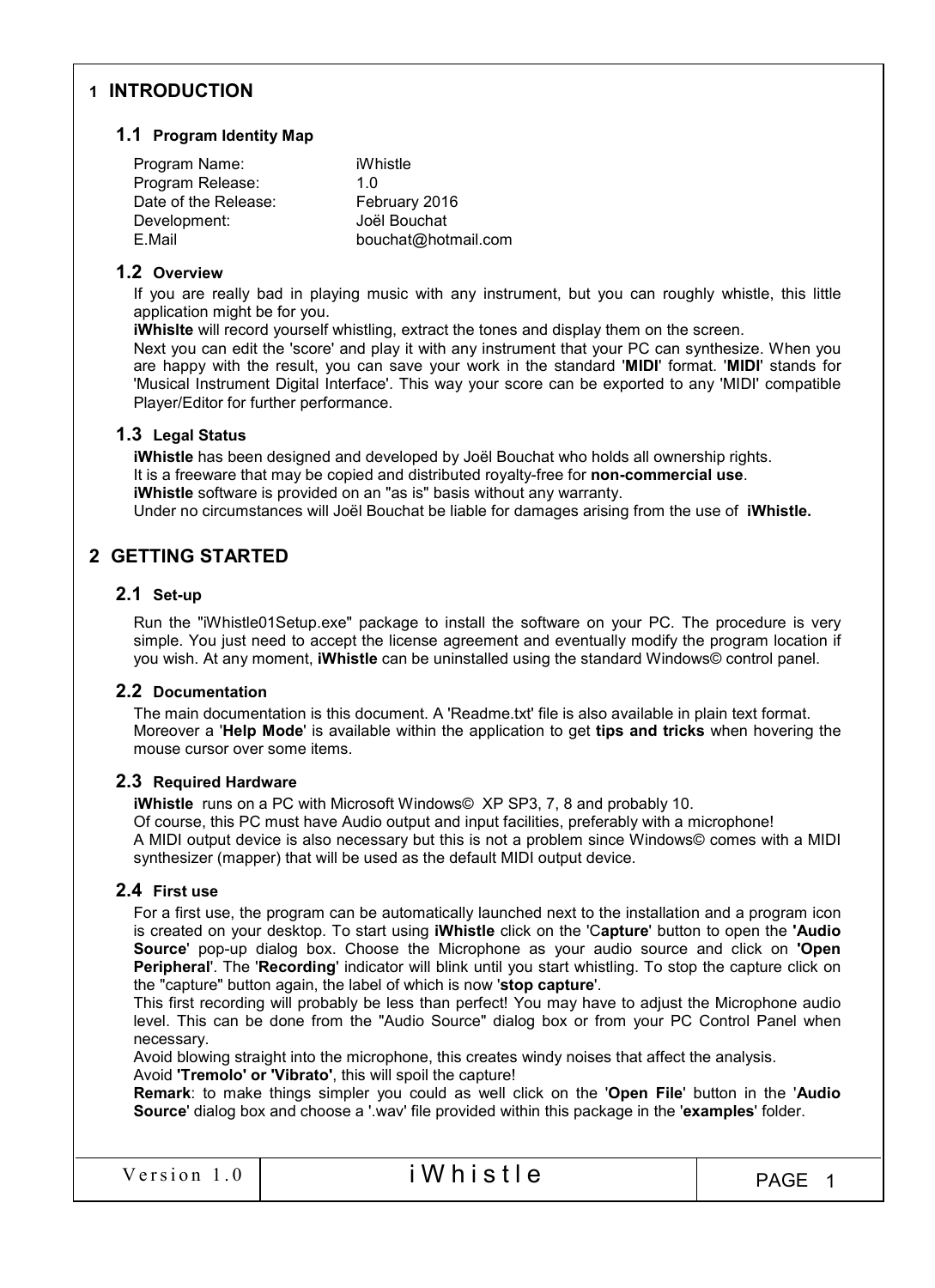# 3 MAIN FEATURES

### 3.1 Score Sheet



The score sheet is a time scale diagram. It is divided in two parts:

- At the bottom the 'Level' diagram shows the amplitude of the audio signal which has been captured. The level is rated between 0.25 and 1. This corresponds to a range of approximately 24 dB. It is advisable to stay within this level range when whistling. Adjust the 'Gain' slider inside the "Audio Source" dialog box for this purpose. Some saturation is not really a problem since the analyzer only cares about the fundamental frequency, not the harmonics, and some distortion does not really matter.
- The 'Tones' extracted from the capture are the red bars displayed above.
- The thin irregular black line shows the true signal frequency.
- The frequency range covers four octaves (C4 -> C8 = 261.625-> 4186.00 Hz). This is more than enough for a whistler!

The sheet displays only 10 seconds of audio, but the score automatically scrolls when the capture exceeds this duration.

#### 3.2 Notation

```
Notation
© Letter C Latin C Midi C Frequency
```
The score frequency scale can be expressed in several format:

```
- Letter notation:
  C, C#, D, D#, E, F, F#, G, G#, A, A#, B
```

```
V ersion 1.0 i W h i s t l e V example V and V h i S t l e V
```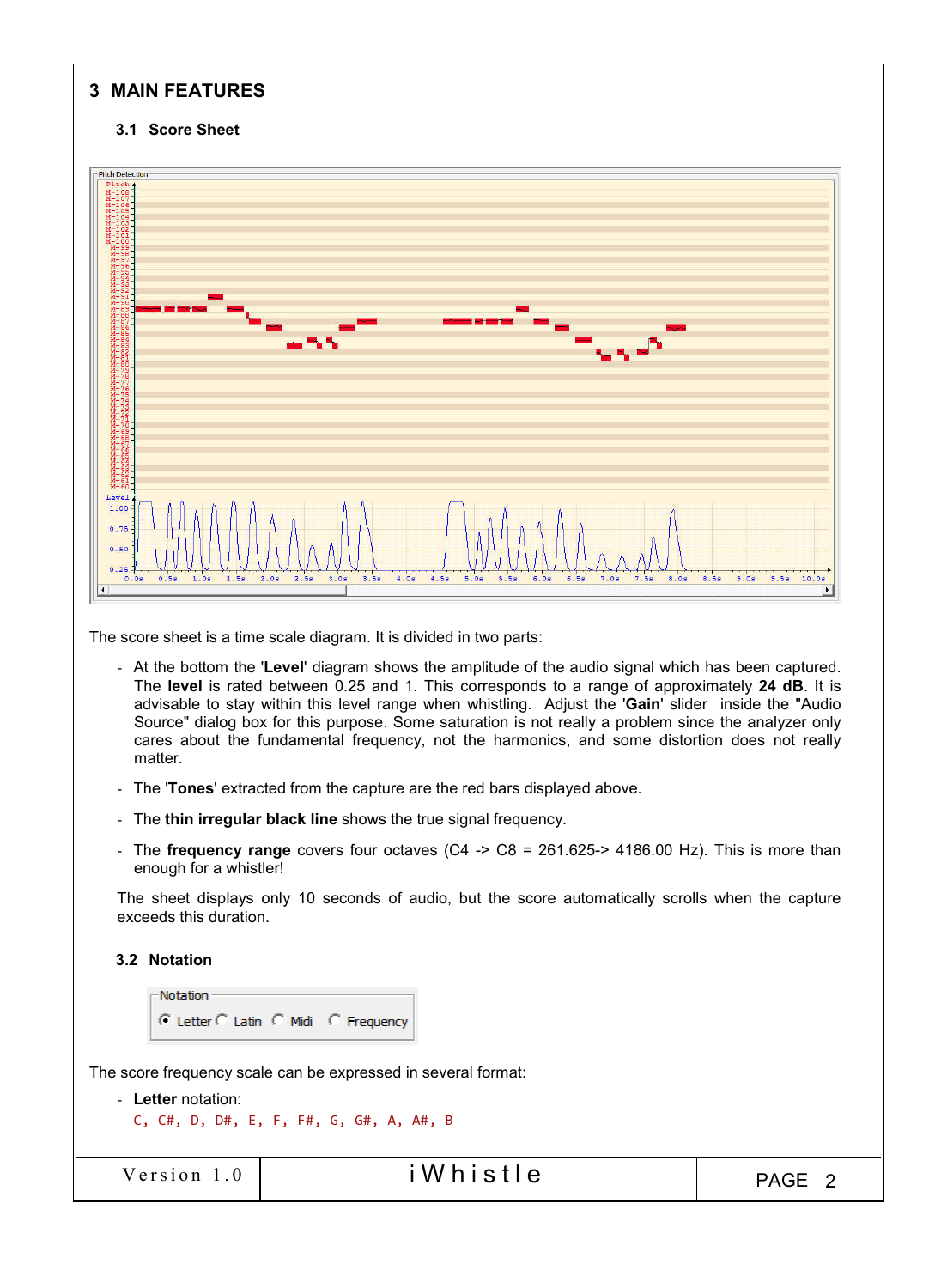| Latin format:<br>$\sim$<br>Do, Do#, Ré, Ré#, Mi, Fa, Fa#, Sol, Sol#, La, La#, Si                                                                  |
|---------------------------------------------------------------------------------------------------------------------------------------------------|
| <b>MIDI</b> note code numbers:<br>$\Delta \sim 10$<br>60, 61, 62, 63, 64, 65, 66, 67, 68, 69, 70, 71,                                             |
| - Note Audio Frequencies:<br>261.63, 277.18, 293.66, 311.13, 329.63, 349.23, 369.99, 392.00, 415.30, 440.00, 466.16, 493.88,<br>3.3 Audio Capture |
| -Audio Capture<br>Capture<br>Ready                                                                                                                |
| Click on this button to access the 'Audio Source' pop-up dialog box.                                                                              |

| Open Peripheral | Internal Microphone                                         |
|-----------------|-------------------------------------------------------------|
| Gain (Volume)   | * * * * * * * * * * *                                       |
|                 |                                                             |
|                 | Record an output 'WAV' file together with the 'MIDI' file V |
|                 |                                                             |

Two different Audio sources are available: an Audio Input peripheral or an Audio File:

- An Audio Input peripheral which can be chosen among the peripherals present on your PC. Most often the Microphone will be selected. The "Gain", this is to say the audio level, can be adjusted with a slider, but it is advisable to set correctly the microphone sensitivity first, using the Windows© Control Panel. Set the sensitivity in such a way that the signal amplitude stays between 0.25 and 1. Some saturation is not really a nuisance since iWhistle only cares about the fundamental frequency, not the harmonics.
- When the check-box 'Record an output 'WAV' file' is selected, a 'WAV' file will be created when the 'MIDI' file is stored on the disk. This file has the same name as the one chosen for the 'MIDI' file but with a '.wav' extension. This option is very interesting, it permits to redo the capture later with different parameters or after having processed the audio file with an audio editing tool.
- An Audio File, present on your PC. This audio file must be a .wav' file. It could be a file created by iWhistle or by another tool.

Once that the 'Open Peripheral' button is pushed, or an input file is selected, the audio capture starts. The label of the (depressed) 'Capture' button is now 'Stop Capture' and the green 'Ready' indicator becomes a blinking orange 'Recording' indicator. It stops blinking when a significant audio signal is detected. To terminate the capture, click on 'Stop Capture'.

While the capture is going on, the 'level' diagram is updated and the music notes are extracted and displayed in real-time.

| Version | iWhistle | <b>PAGE</b> |  |
|---------|----------|-------------|--|
|---------|----------|-------------|--|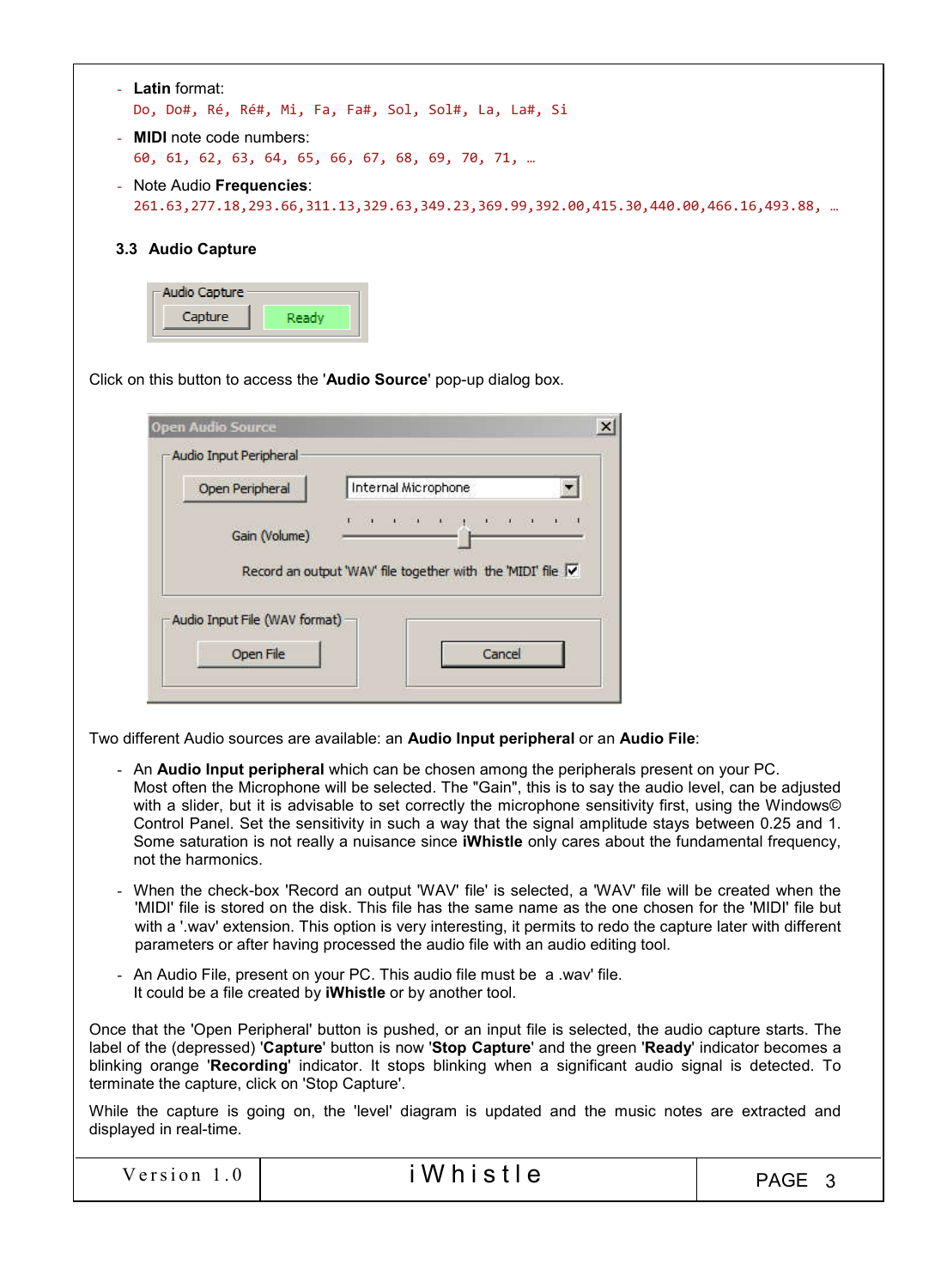# 3.4 Editing the Score

The tone bars representing the music notes are not static. They can be moved and modified to fix the flaws:

- By clicking with the mouse on a Tone Bar, you can move each note vertically. This modifies its frequency. You can also move it horizontally, to modify the tempo. To lock the horizontal displacement while moving a note vertically, press and hold the 'shift' key on your keyboard while moving the mouse. You can also use the Up and Down arrow keys.
- When a bar is moved horizontally and it reaches the next or the previous tone, a pop-up message asks you if you want to merge both notes.
- You can modify a note **duration** by selecting an extremity of the Tone Bar. The mouse cursor is changed into small arrows ' |-> ' or ' <-| ' indicating the direction. Notice than the note can never outpass its own 'time gap': polyphony is not possible!
- To split a note, right-click on its tone bar. The tone is cut in its middle, but you can easily modify the duration of each part.
- You can capture a whole set of notes within a rectangle. Those notes can be moved all together. Once that a group of notes have been moved, they are automatically replayed for judging the adequacy of the modification.
- A single note or a set of notes can be deleted by pressing the **'Delete'** or **'Ctrl x'** keys. The time gap left after the deletion can be removed. To 'UNDO' the last operations, use the 'Ctrl z' keys and 'Ctrl y' to 'REDO'.

#### 3.5 The cursor

A thin vertical sky blue vertical line is present on the score sheet: this is the 'cursor'. The cursor is automatically placed at the beginning of the last modification. When you play the score - see § 3.6 - it is most often played from the cursor position. Therefore, moving the cursor is important to listen to specific parts of the musical work.

They are several ways to move the cursor:

- With the mouse: when you click on the score without creating a selection rectangle, the cursor is moved to this location. You can also click on the thin blue line when the cursor is changed into a double arrow ' <-|-> ', which indicates that the cursor can be captured and moved.
- With the keyboard. The following keys move the cursor:
	- The right arrow ' -> ' moves the cursor one pixel to the right.
	- The **left arrow** ' <- ' moves the cursor one pixel to the left.
	- The right Tabulation ' ->| ' moves the cursor at the beginning of the next tone bar
	- The left Tabulation ' |<- ' moves the cursor at the beginning of the previous tone bar
	- The 'Home' key resets the cursor position at the beginning of the score.
	- The 'End' key sets the cursor at the end of the score.

#### 3.6 Playing the score

| Score |                      |  |
|-------|----------------------|--|
|       | Acoustic Grand Piano |  |

The score can be played with any instrument synthesized by your MIDI emulator.

Most often the 'Piano' gives the best results.

To play the score, iWhistle uses the default MIDI interface on your system. In practice this is the Microsoft 'MIDI mapper' which emulates the music instrument defined in the MIDI standard. If you have another MIDI peripheral ((like 'VirtualMidiSynth' or an USB MIDI device), it was possible on Windows XP to select this device through the "Sound and Multimedia" control panel. Since Windows 7 this possibility has disappeared, but third party applications are freely available for this purpose.

| Version | Whistle | <b>PAGE</b> |
|---------|---------|-------------|
|         |         |             |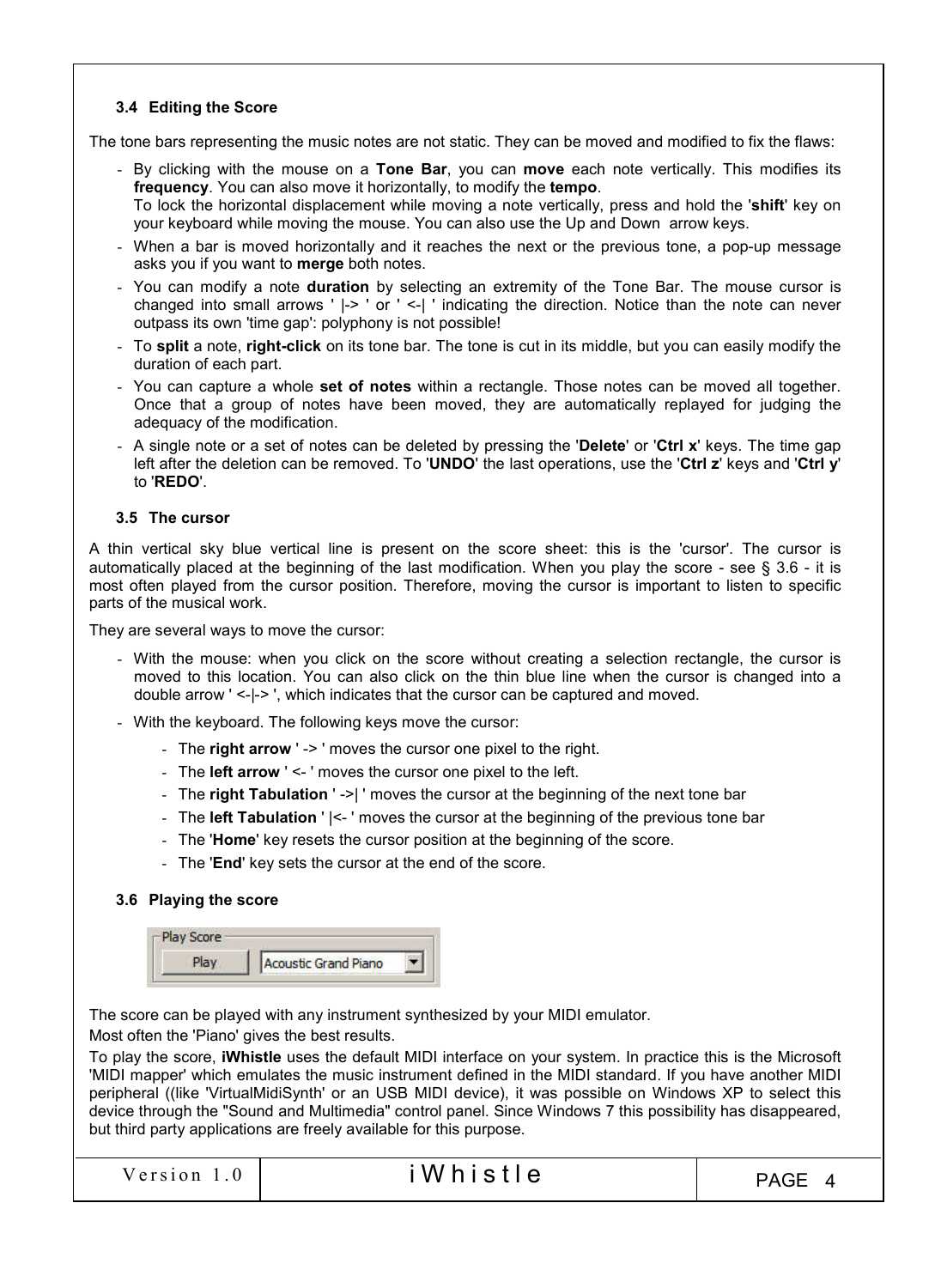### 3.7 Loading, Creating and Exporting a 'MIDI' file

| File Load / Save (Midi format) |              |  |  |  |
|--------------------------------|--------------|--|--|--|
| Load File                      | Save to File |  |  |  |

- Click on 'Load File' to load a score file in 'MIDI' format. 'MIDI' stands for 'Musical Instrument Digital Interface'. Although the 'MIDI' format is a standard, only the files created by iWhistle are accepted because of the added presence of proprietary information necessary for the 'Audio Level' diagram.
- Click on 'Save to File' to store your music score on the disk. This standard 'MIDI' file can be played or edited by any application compatible with the 'MIDI' standard. It could also be sent on the 'MIDI' bus to an external music instrument if you have such a device.

| If the check-box "Record an output 'WAV' file" is selected in the 'Audio Source' pop-up dialog box,       |  |  |  |  |
|-----------------------------------------------------------------------------------------------------------|--|--|--|--|
| an extra 'WAV' file will be created too. This file has the same name as the 'MIDI' file but with a '.wav' |  |  |  |  |
| extension. (See paragraph 3.3).                                                                           |  |  |  |  |

- Click on the 'Export' button to immediately send the 'MIDI' file to an external 'MIDI' Player or Editor already present on your PC. At first use, the full absolute path to this tool must be provided:

| Access Path to an external Midi Player or Editor                                                    |  |
|-----------------------------------------------------------------------------------------------------|--|
| The actual path is not valid.<br>Enter the full absolute path to an external Midi Player or Editor. |  |
| C: \Program Files (x86)\MuseScore 2\bin\MuseScore.exe                                               |  |
| To access this dialog box later for modifying the path, right-dick on the 'Export' button.          |  |
| ΩК                                                                                                  |  |

For example, if you have installed the excellent 'MuseScore' freeware, its default installation path is: 'C:\Program Files (x86)\MuseScore 2\bin\MuseScore.exe.' This path can be found and copied by right-clicking the 'MuseScore' icon on the desktop and selecting 'properties'.

This path can always be modified afterwards by right-clicking on the 'Export' button.

Once that the 'Export' button is depressed, the external application will open and it will receive your musical work. Here is a example of an 'iWhistle' score converted to a music sheet by MuseScore:

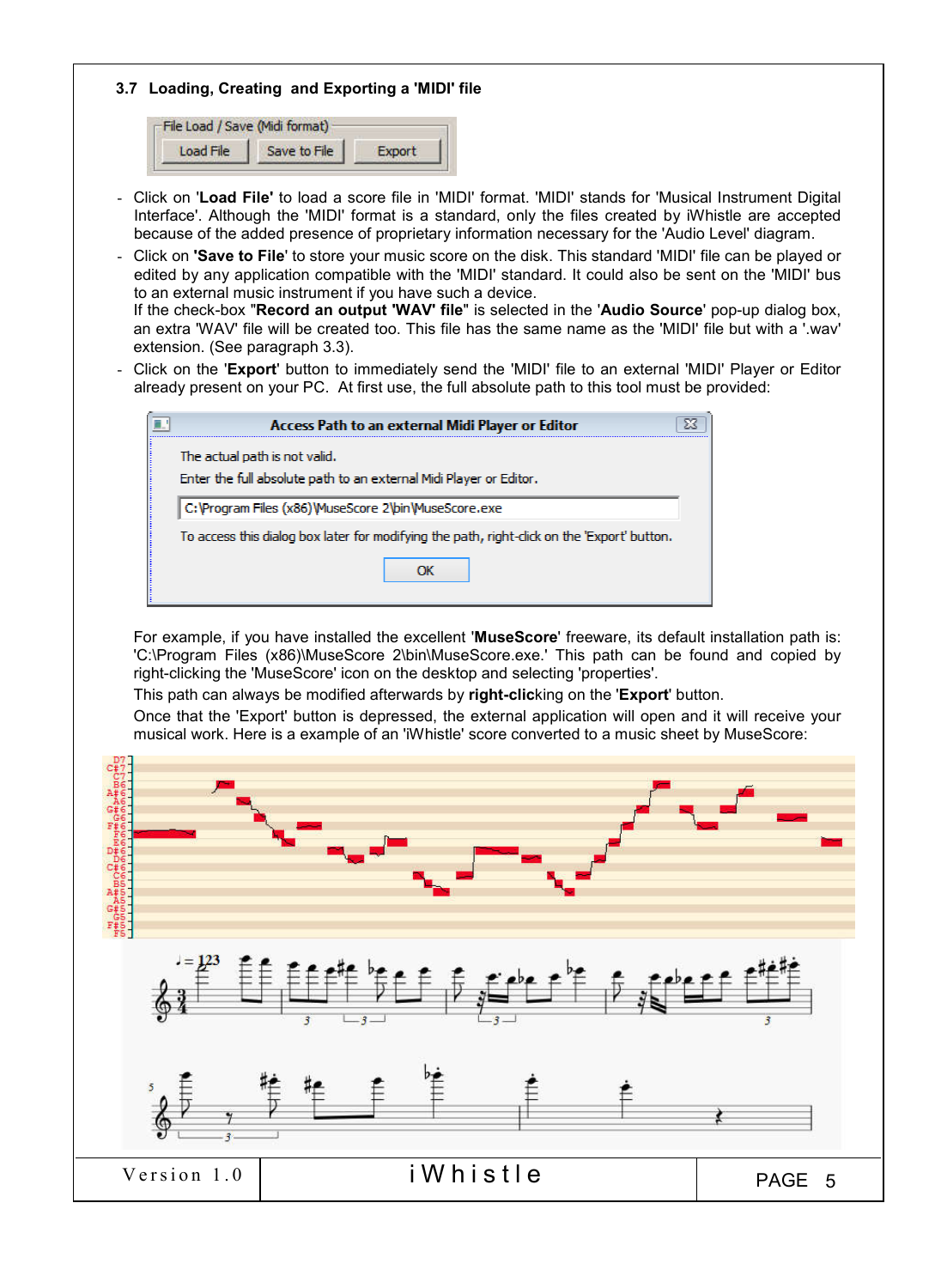### 3.8 The 'Help' Mode

Click on the 'Help Mode' button to activate this mode and once again to deactivate it. To indicate that the 'Help Mode' is active, a question mark is added to the mouse cursor.

| Help Active <sub>N</sub><br><b>CER</b> |
|----------------------------------------|
|                                        |

In 'Help Mode' when the mouse cursor hovers over some buttons or other items like the tone bars, a small window pops-up to display some hints and tips.

Here is an example showing two help tips:

| $\%3$                                                                                                                                                                                                                                                                                                                                                                                                                                                                                                          |
|----------------------------------------------------------------------------------------------------------------------------------------------------------------------------------------------------------------------------------------------------------------------------------------------------------------------------------------------------------------------------------------------------------------------------------------------------------------------------------------------------------------|
| - By dicking on a note you can move it on the time or frequency<br>scale.<br>To lock its tempo while moving it, press the keyboard 'Shift' key.<br>The note can never go outside its capture time 'gap'. Polyphony is<br>not possible.<br>- To extend or to shorten a note duration, click on its left or right<br>side when the cursor is $a < -1$ or $\rightarrow$ arrow.<br>- A note can be split in two pieces by right-dicking on its tone bar.<br>- To 'UNDO' the last operation, use the 'Ctrl Z' keys. |
|                                                                                                                                                                                                                                                                                                                                                                                                                                                                                                                |
| 8.0s<br>8.59<br>9.0s<br>9.5<br>5s<br>4.0s<br>5s                                                                                                                                                                                                                                                                                                                                                                                                                                                                |
| The score is played from the current cursor position to the end of<br>the score, unless the same button is pushed again to stop playing.                                                                                                                                                                                                                                                                                                                                                                       |
| As a shortcut, you can use the keyboard 'p' to play from the<br>hat)                                                                                                                                                                                                                                                                                                                                                                                                                                           |
| Play Scor cursor and 'P' to start playing from the beginning.<br><b>Load File</b><br>Save to File<br><b>Acoustic Grand Piano</b><br>Export<br><b>Help Activ</b><br>Play                                                                                                                                                                                                                                                                                                                                        |
|                                                                                                                                                                                                                                                                                                                                                                                                                                                                                                                |

# 3.9 Keyboard Shortcuts

In addition to the keys used to move the cursor, already mentioned in § 3.5, and in addition to the 'Delete' or 'Ctrl X' keys used to delete a note or a set of notes, two shortcut keys are available:

- 'p' (lower case) to start playing the score from the cursor position.
- 'P' (upper case) to start playing the score from the beginning.